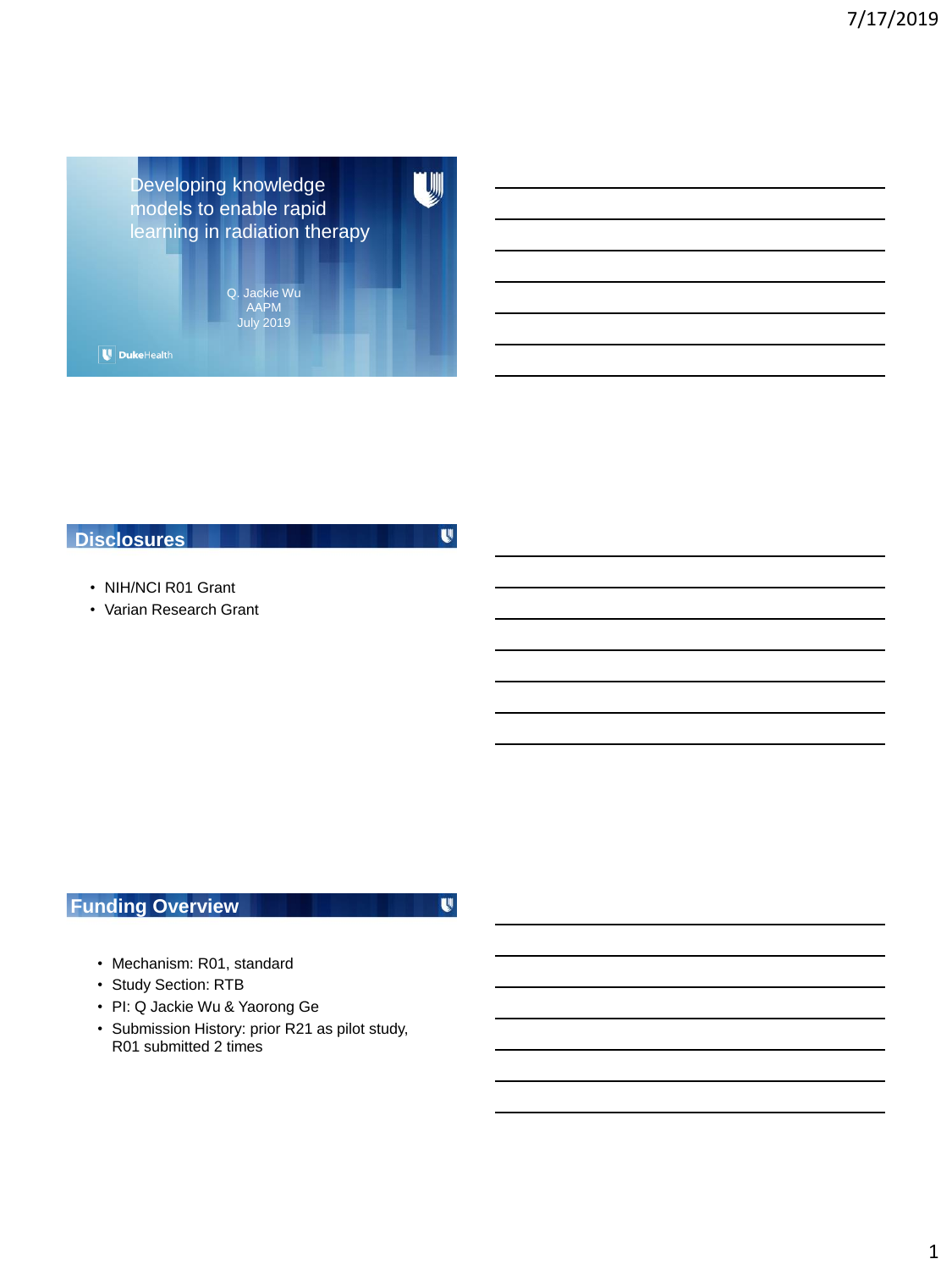## **Clinical Motivation/Significance**

 $\mathbf{U}$ 

 $\mathbf{U}$ 

U

• The proposal aims to develop a comprehensive and integrated set of models and methods that will enable rapid learning in radiation therapy.

## **Relevant Prior**

### **Experience/Preliminary Data**

- **Slides)** List if anything made you uniquely qualified to lead this work. Did you have a PhD in the topic or a long research history?
	- R21 as pilot study
	- Research experience in the study area
	- What preparation work did you do to be well positioned for funding?
		- R21 first with clear deliverables

## **Relevant Prior**

### **Experience/Preliminary Data**

- Describe key preliminary data used in your grant submission
	- Several publications
	- Solid clinical data (KBP has demonstrated its clinical significance by our own group and others)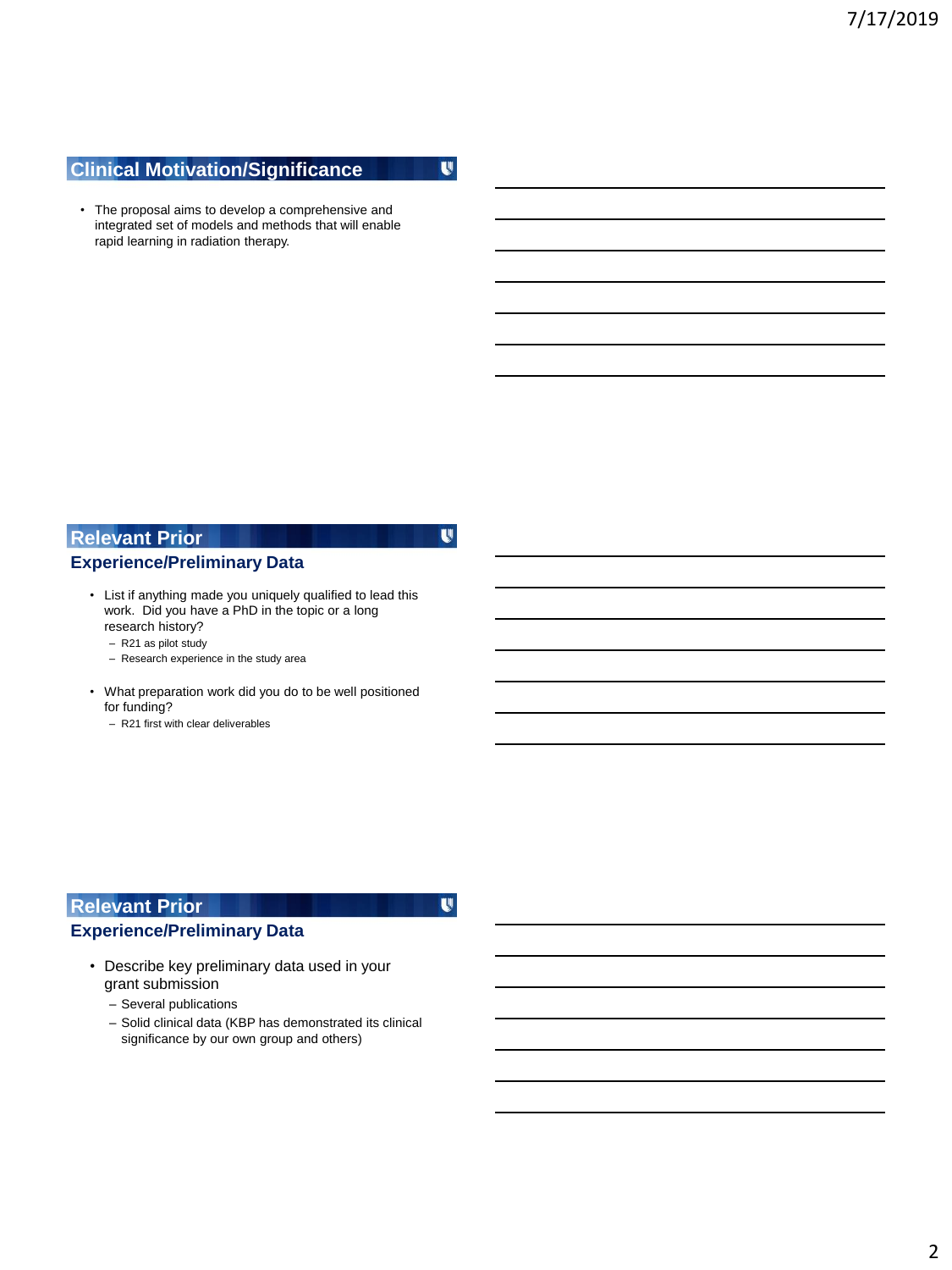#### **Specific Aims**

U

U

- Specific Aim 1: Develop and enhance knowledge models to cover significant cancer sites and treatment scenarios.
- Specific Aim 2: Translate the models into clinical practice to provide best-achievable patient-specific RT planning and enable continuous improvement of the models via incremental learning.
- Specific Aim 3: Validate the knowledge models and assess the performance and value of the rapid learning framework.

#### **Key Scientific Outcomes –**

#### **Viewed From A Researcher's Rapid Learning :0**



- Jiahan Zhang<br>• PHD in Physic
- PHD in Physics<br>• Started as 2 year Started as 2 year Postdoc working on technical components of the
- project • As clinical experience accumulates, research role also has expanded to co-investigator style
- Currently as senior MP resident and mentoring MS student projects on knowledge modeling
- Working together on future projects



Jiahan Zhang<sup>1</sup>, Tianyi Xie<sup>1</sup>, Yang Sheng<sup>1</sup>, Chunhao Wang<sup>1</sup>,<br>Fang-Fang Yin<sup>1</sup>, Jackie Wu<sup>1</sup>, and Yaorong Ge<sup>2</sup>

 $\bigcup$  DukeHealth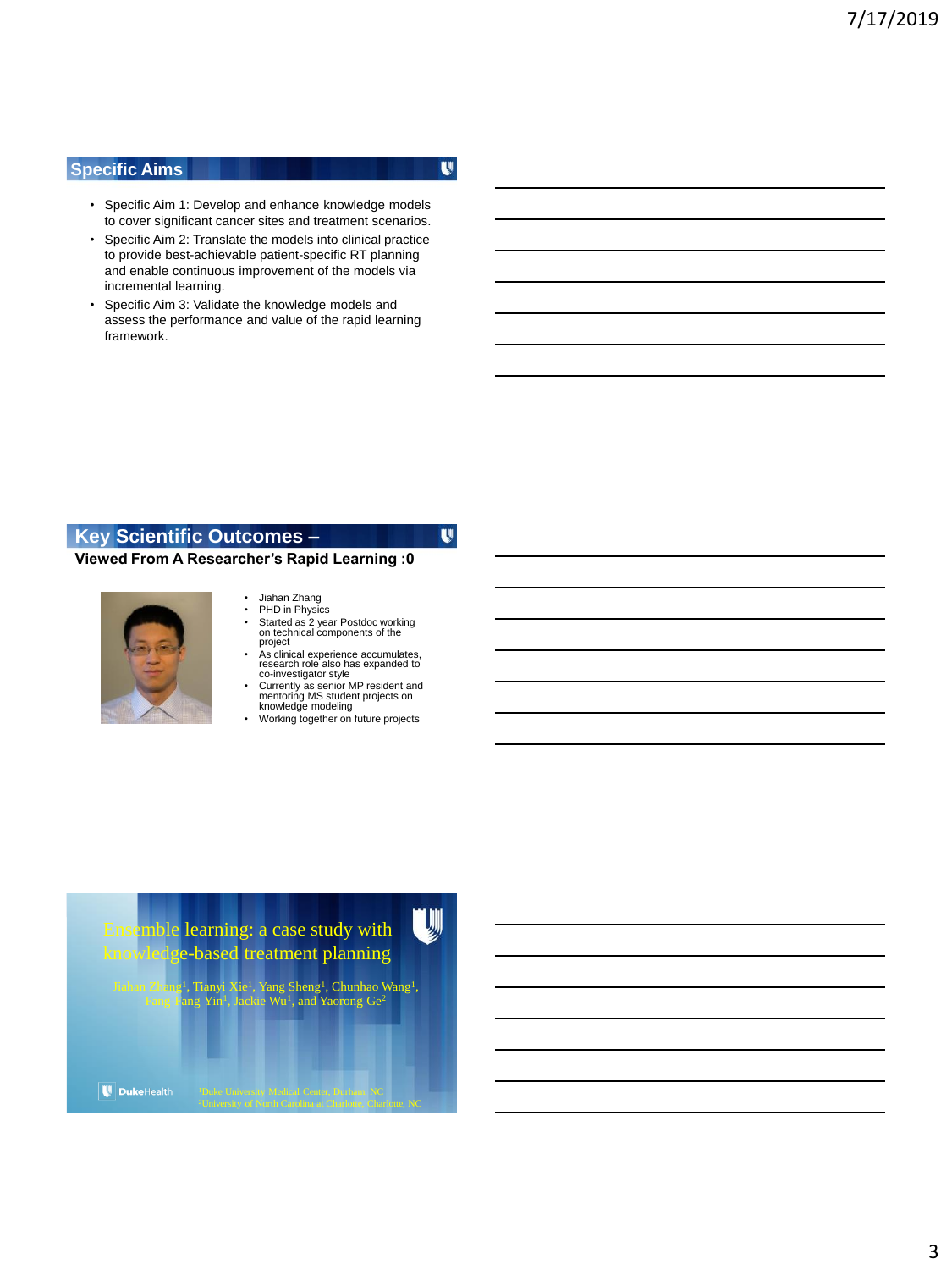



anatomical

dosimetric small training set

U Modeling of multiple PTVs in knowledge-based planning Jiahan Zhang<sup>1</sup>, Yang Sheng<sup>1</sup>, Chunhao Wang<sup>1</sup>, Tianyi Xie<sup>1</sup>,<br>Fang-Fang Yin<sup>1</sup>, Yaorong Ge<sup>2</sup>, and Jackie Wu<sup>1</sup> U DukeHealth

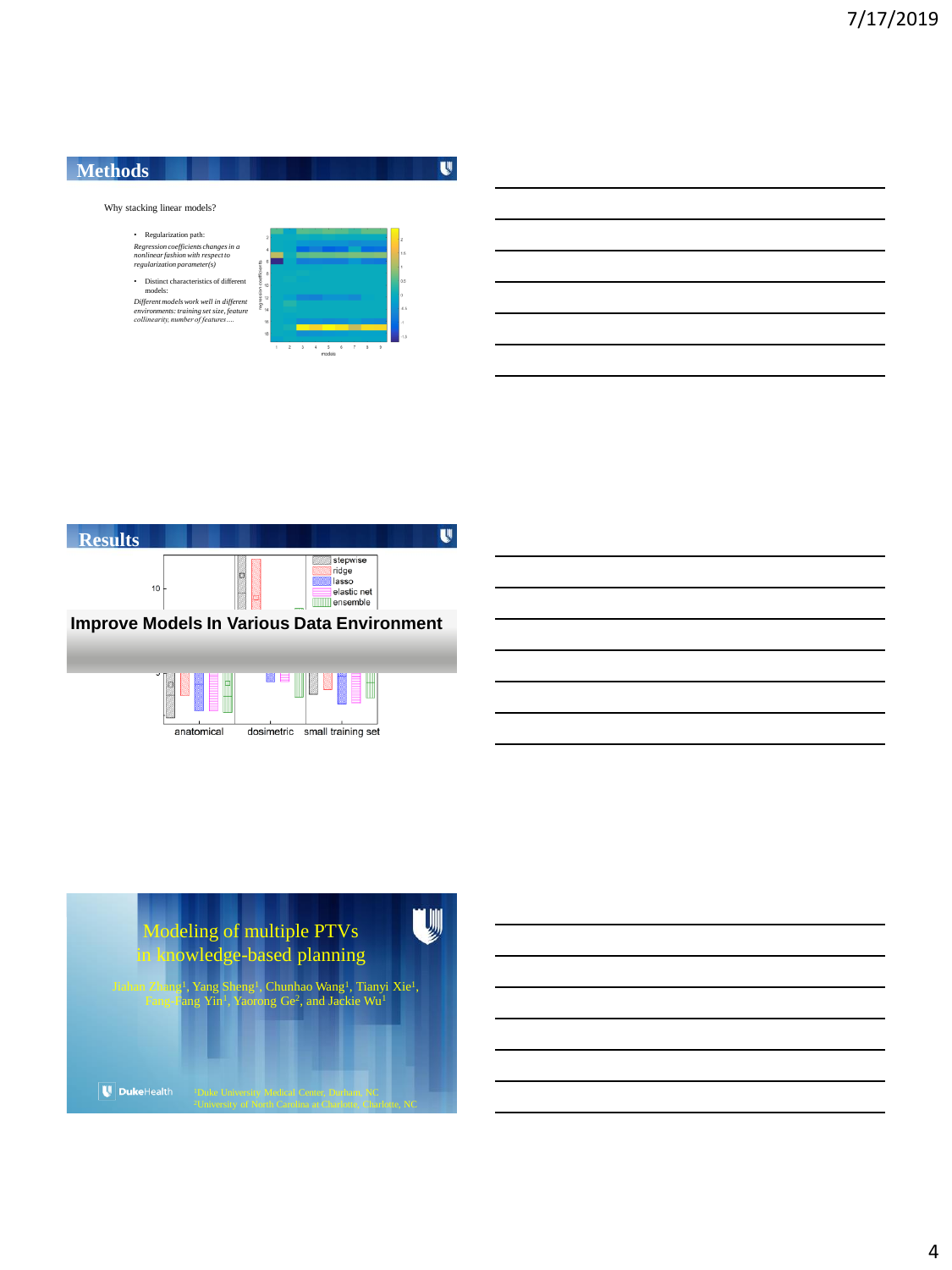### **Methods: proposed feature**

Generalized distance-to-target histogram (gDTH)

- gDTH(i,j): proportion of OAR volume with distance to PTV1 smaller than d(i), and distance to PTV2 smaller than d(i)+d(j).
- Sufficiently represents the shape distribution of OAR volume with respect to two PTV surfaces.



## **Methods: data augmentation**

 $\mathbf{U}$ 

U

Visualization with gDTH PCA





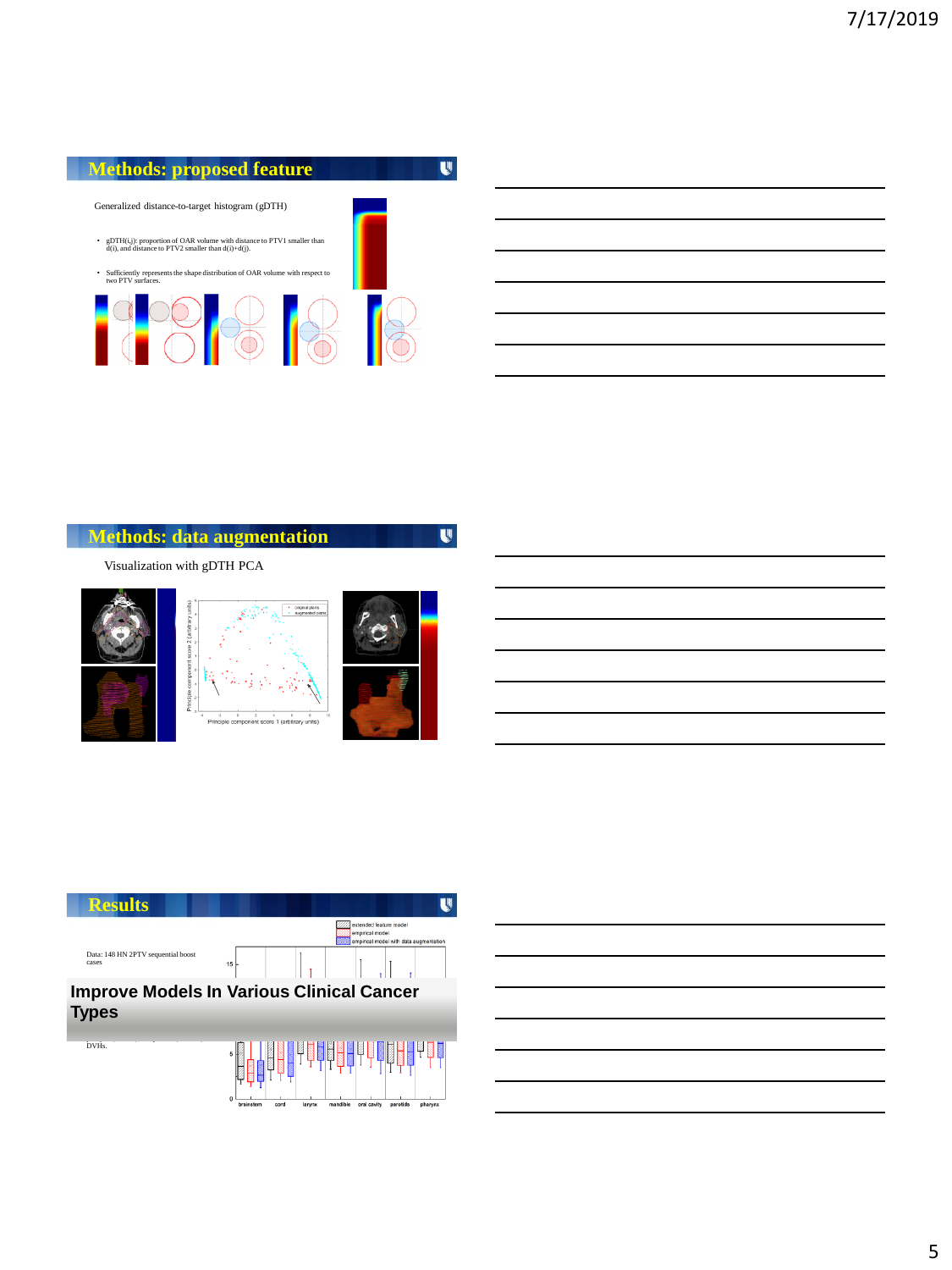



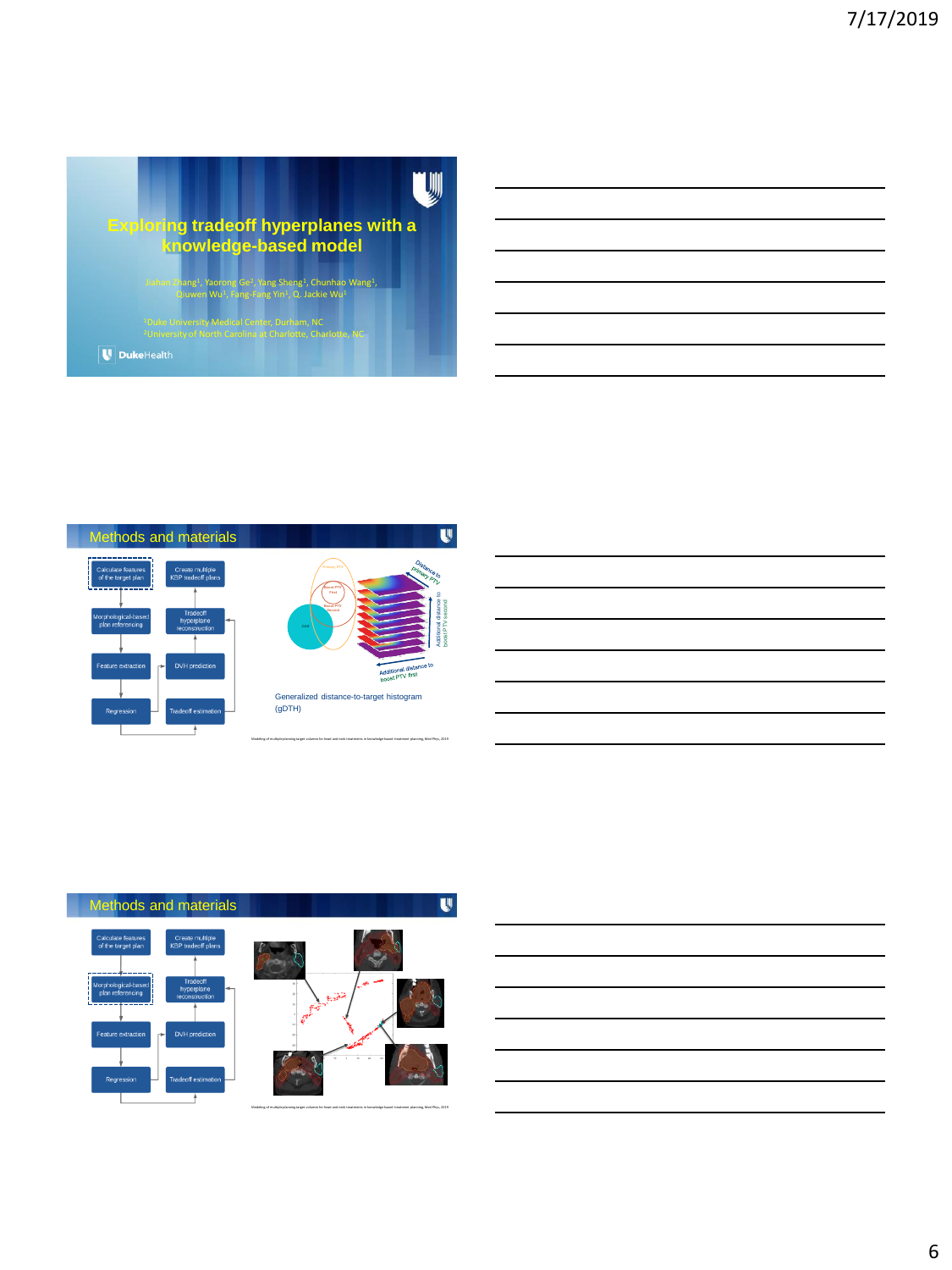